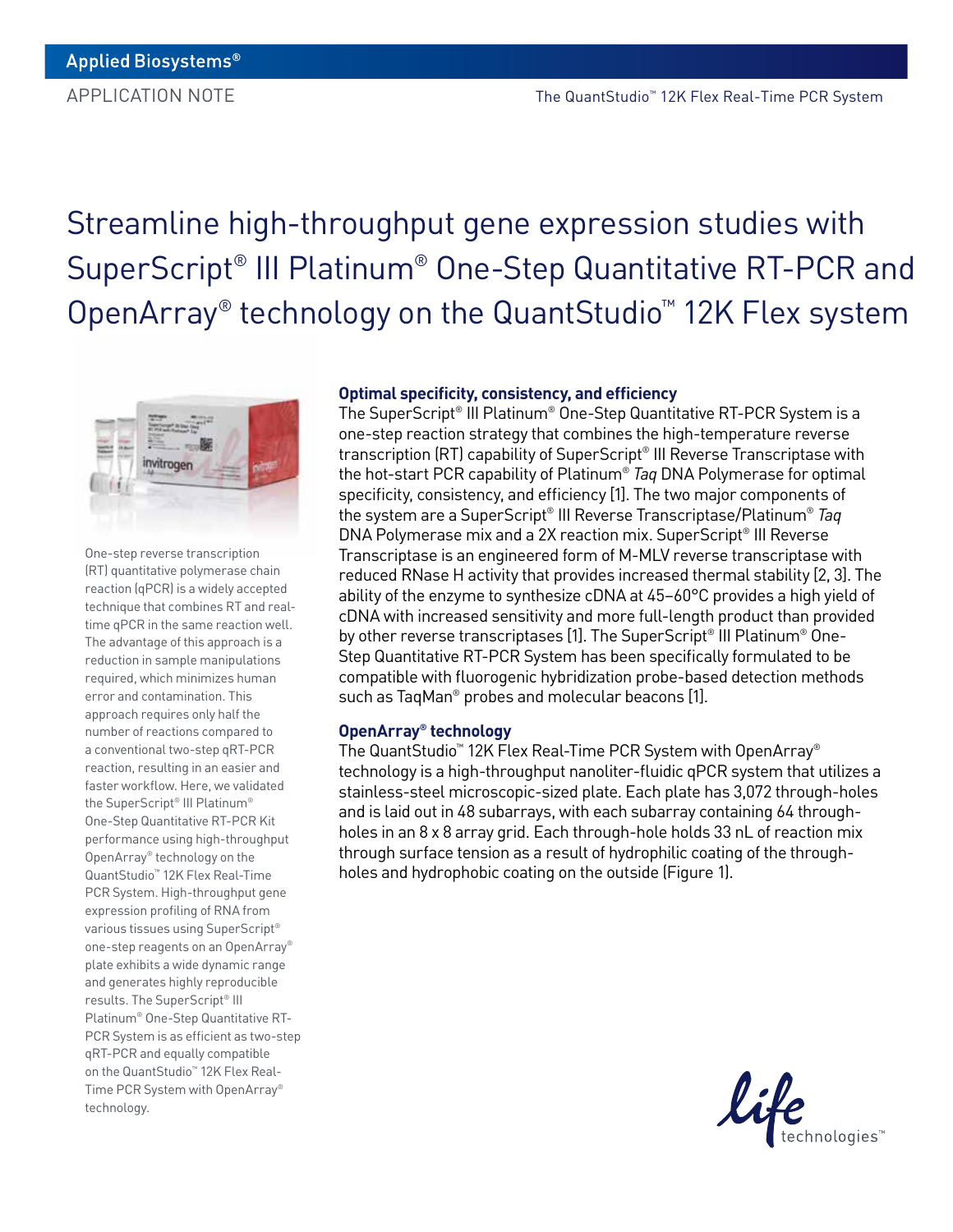

**Figure 1. SuperScript® III Platinum® one-step quantitative RT-PCR reaction in a single OpenArray® through-hole.** This system combines the RT and the PCR amplification step in a single through-hole of an OpenArray® plate containing a total reaction volume of 33 nL.

QuantStudio™ 12K Flex OpenArray® plates are delivered preloaded with TaqMan® Gene Expression Assays of your choice in each through-hole. The assays are available in different assay layout formats. The OpenArray® plates are also available without any assays spotted in through-holes, thus providing the flexibility to run any assay/sample combination with a large number of replicates or to validate assay performance and compatibility with the OpenArray® platform. The QuantStudio<sup>™</sup> 12K Flex Real-Time PCR System with OpenArray® block provides a simple workflow and the highest sample throughput for mid-density qPCR analysis, as over 43,000 gene expression reactions and more than 110,000 genotyping reactions can be run in a single day (Figure 2).

## **Methods and protocols**

 The use of SuperScript® III Platinum® one-step qRT-PCR reagents on an OpenArray® plate simplifies qRT-PCR, as the RT and PCR occur in a single through-hole of an OpenArray® plate (Figure 1). The reaction volume of one-step qRT-PCR for one sample or subarray is 5 µL, in which 1.2 µL of

RNA sample is mixed with 3.8 µL of SuperScript® III Platinum® one-step qRT-PCR reaction mix (Table 1A). Addition of 0.25 µL of 20X TaqMan<sup>®</sup> Assay to 3.55 µL of SuperScript<sup>®</sup> III Platinum® one-step reaction mix is

required when using the OpenArray® plate without an assay preloaded in any of the through-holes (Table 1B).

The reaction mix containing SuperScript® III Platinum® one-step reagents and samples is loaded first on 384-well sample plates (Figure 2A). The samples on the 384-well plate are then loaded onto the OpenArray® plate with a robotic QuantStudio™ 12K Flex AccuFill™ System (Figure 2B). Finally, the OpenArray® plate is processed with a one-step RT-qPCR protocol containing all information about the RT and cycling conditions on the OpenArray® block of the QuantStudio™ 12K Flex Real-Time PCR System (Figure 2C and 2D). Data are collected using the QuantStudio™ 12K Flex system analysis software and analyzed by ExpressionSuite™ Software, provided with the system.



For gene expression and genotyping applications, mix cDNA or DNA sample with master mix in 384-well sample plates. For digital PCR applications, mix assays, samples, and master mix in 384-well sample plates.





Load sample mixes onto an QuantStudio™ 12K Flex OpenArray® plate with the QuantStudio™ 12K Flex AccuFill™ System.



The QuantStudio™ 12K Flex OpenArray® plate, encased in an alloy bottom for easy handling; simply apply the adhesive lid and fill the case with immersion fluid.

Easily run up to 4 QuantStudio™ 12K Flex OpenArray® plates for any application on the QuantStudio™ 12K Flex instrument in stand-alone mode.

**Figure 2. The OpenArray® System workflow.** This workflow involves (A) mixing sample with PCR master mix in a 384-well plate, (B) loading the samples with the AccuFill™ System onto a TaqMan® OpenArray® plate,  $(C)$  encasing the plate with immersion oil, then  $(D)$  running up to 4 plates on the QuantStudio™ 12K Flex instrument.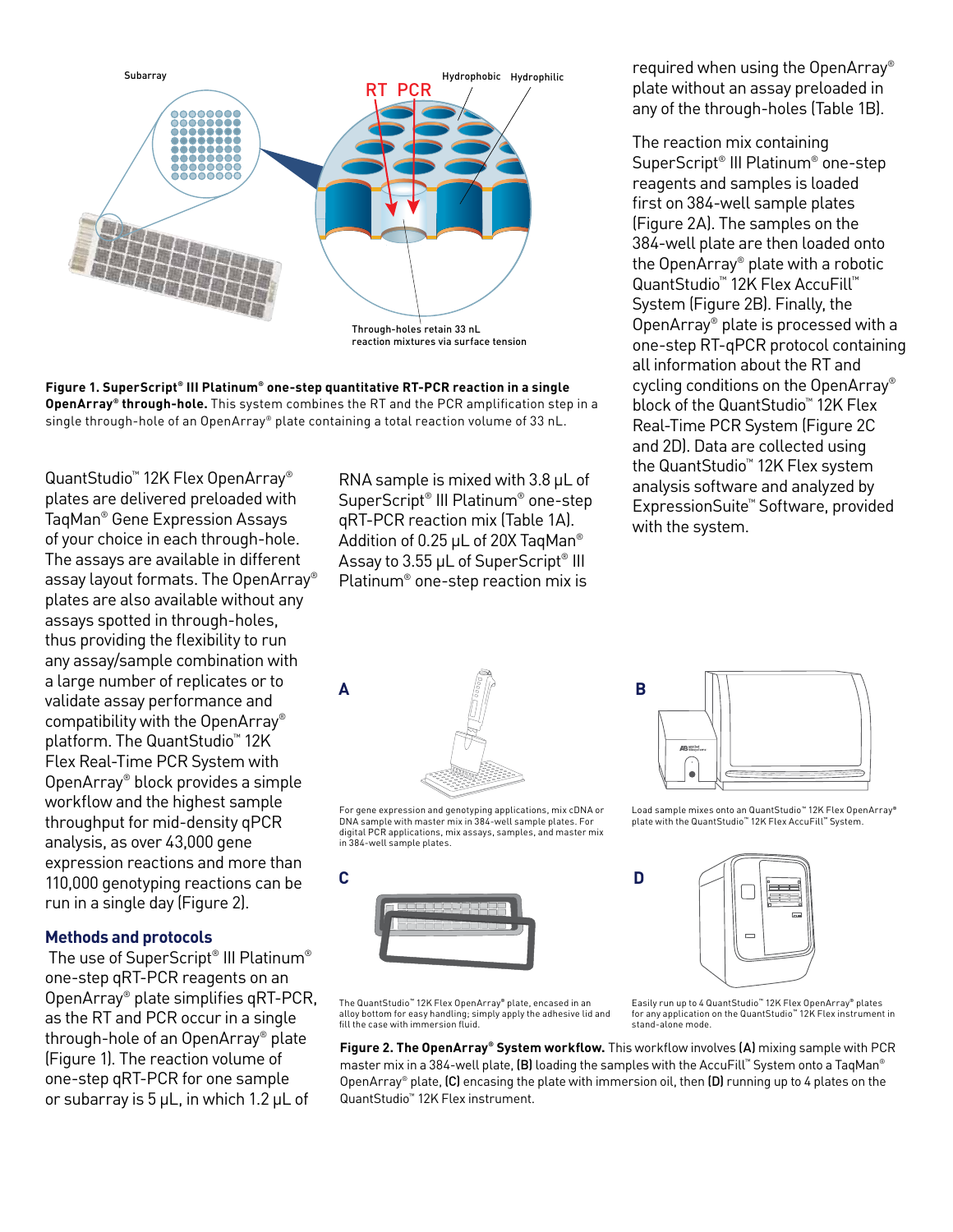### **Table 1A. The SuperScript® III Platinum® one-step qRT-PCR reaction mix.**

| <b>Component</b>                   | <b>Final</b><br>concentration | <b>Volume for</b><br>one subarray<br>$(\mu L)$ | <b>Volume for one</b><br>OpenArray <sup>®</sup><br>plate (µL) | <b>Component</b>                       | <b>Final</b><br>concentration | <b>Volume for</b><br>one subarray<br>$(\mu L)$ | <b>Volume for one</b><br><b>OpenArray</b> <sup>®</sup><br>plate (µL) |
|------------------------------------|-------------------------------|------------------------------------------------|---------------------------------------------------------------|----------------------------------------|-------------------------------|------------------------------------------------|----------------------------------------------------------------------|
| 2X SuperScript <sup>®</sup> buffer | 1X                            | 2.5                                            | 130                                                           | 2X SuperScript <sup>®</sup> buffer     | 1X                            | 2.5                                            | 130                                                                  |
| 25X SuperScript®<br>enzyme         |                               | 0.2                                            | 10.4                                                          | 25X SuperScript <sup>®</sup><br>enzyme |                               | 0.2                                            | 10.4                                                                 |
| Ectoine* (0.71 g/mL)               |                               | 0.5                                            | 26                                                            | 20X TaqMan® assay                      | 1X                            | 0.25                                           | 13                                                                   |
| Water                              |                               | 0.6                                            | 31.2                                                          | Ectoine* (0.71 g/mL)                   |                               | 0.5                                            | 26                                                                   |
| Reaction mix volume                |                               | 3.8                                            | 197.6                                                         | Water                                  |                               | 0.35                                           | 18.2                                                                 |
| $RNA**$                            |                               | 1.2                                            | 62.4                                                          | Reaction mix volume                    |                               | 3.8                                            | 197.6                                                                |
| Total volume                       |                               | 5.0                                            | 260                                                           | $RNA**$                                |                               | 1.2                                            | 62.4                                                                 |
|                                    |                               |                                                |                                                               | Total volume                           |                               | 5.0                                            | 260                                                                  |

\*Weigh out 0.71 g ectoine (CAS Number 96702-03-3, Sigma-Aldrich (81619)), then add 1 mL of purified water and mix until the solution becomes clear.

\*\*The optimal RNA concentration should be determined for each sample.

# **Comparison of performance of Superscript**® **III Platinum**® **One-Step RT-PCR Kit vs. High-Capacity cDNA kit on OpenArray**® **platform**

The SuperScript® III Platinum® One-Step qRT-PCR Kit and the traditional two-step High Capacity cDNA Reverse Transcription Kit were compared on the QuantStudio™ 12K Flex Real-Time PCR System with OpenArray® technology. Four different total RNAs, kidney, liver, lung, and spleen, at concentrations of 150 ng/µL, were directly tested on a TaqMan® OpenArray® HS Endogenous Control Panel for the QuantStudio™ 12K Flex system, which contains 56 housekeeping genes, using the SuperScript<sup>®</sup> III Platinum® one-step protocol. For the two-step approach, RNA samples at the same concentration were reversetranscribed using a High Capacity cDNA Reverse Transcription Kit and the cDNA samples were tested on the same TaqMan® panel using TaqMan® Real-Time OpenArray® Master Mix. Each RNA and cDNA sample was loaded in 12 subarrays, generating 12 replicates for each sample/assay combination. As shown in Figure 3A, the performance of the SuperScript® III Platinum® one-step kit is comparable to the conventional two-step qRT-PCR kit.

**Table 1B. The SuperScript® III Platinum® one-step qRT-PCR** 

**reaction mix with TaqMan® Assay.**

Another experiment confirming the performance of the SuperScript® III Platinum® one-step kit was conducted on the QuantStudio 12K Flex system using a TaqMan® OpenArray® Human Cancer Panel containing a wide range of genes with different expression levels  $(N = 649)$ . Human





**Figure 3A. Four different human tissue RNA samples (150 ng/µL) were processed in a single TaqMan® OpenArray® HS Endogenous Control Panel plate (N = 12).** There are 2,688 total data points per OpenArray® plate. Each bar represents the average of 672 data points per sample (56 assays x 12 replicates). The results generated using reverse-transcribed cDNA (two-step) and RNA (one-step) samples were comparable and exhibited similar average  $\mathsf{C}_\mathsf{t}$  values for the same RNA input.

**Figure 3B. Gene expression profiling of 649 target genes or samples was performed on a TaqMan® OpenArray® Human Cancer Panel for the QuantStudio™ 12K Flex system with the SuperScript® III Platinum® One-Step Quantitative RT-PCR Kit, the High Capacity cDNA Reverse Transcription Kit, and TaqMan® Real-Time OpenArray® Master Mix (two-step) using liver total RNA (~100 ng/µL).** Samples were run in duplicate (N = 2). Comparison of average C $_{\rm t}$  values for 649 targets between SuperScript® one-step and the High Capacity cDNA Reverse Transcription Kit (two-step) generates  $R^2$  = 0.91.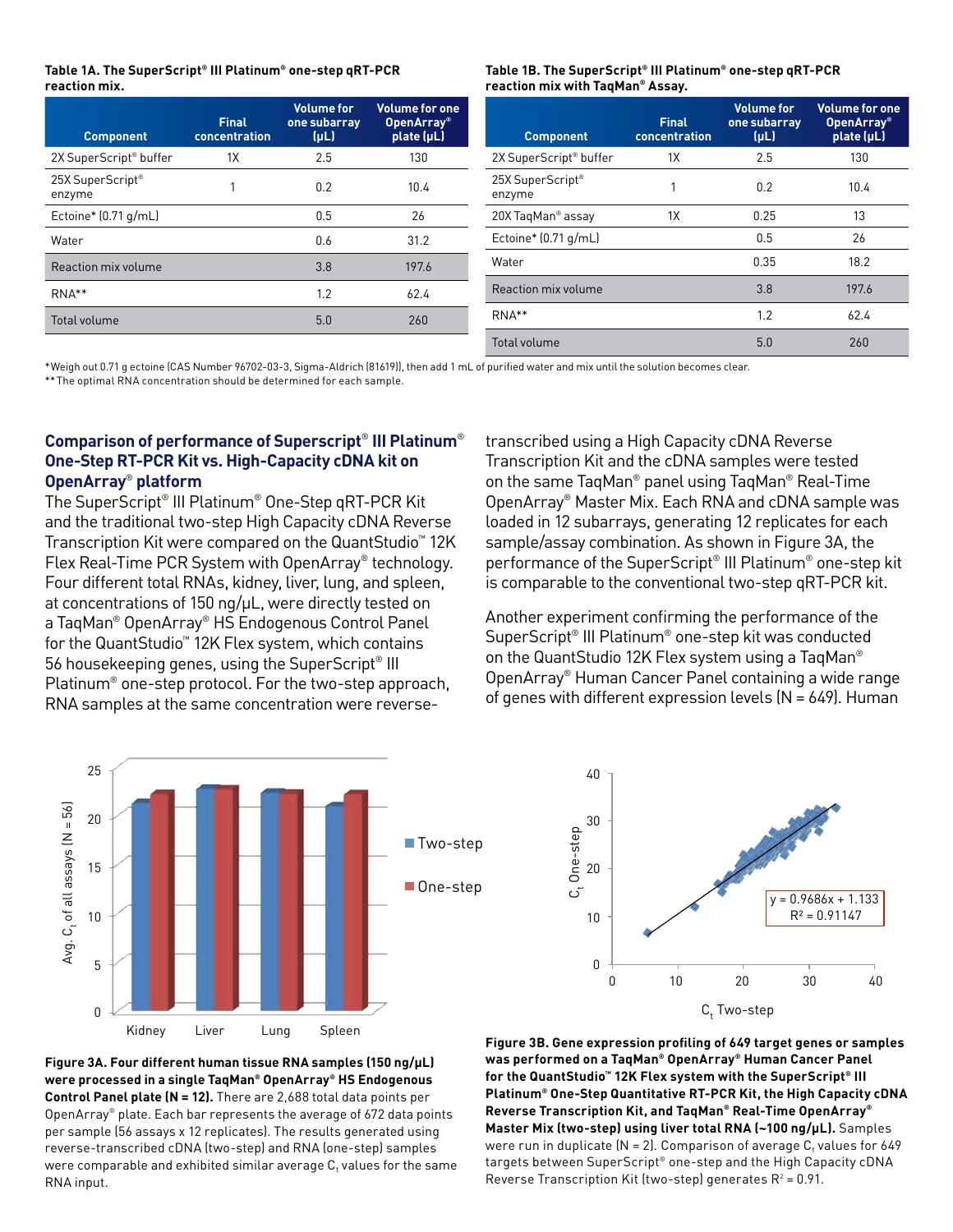liver total RNA (100 ng/µL) was tested in duplicate using analogous one-step and two-step protocols on a QuantStudio™ OpenArray® block. Figure 3B shows a scatter plot comparing the SuperScript® III Platinum® one-step kit with the twostep approach using the High Capacity cDNA Reverse Transcription Kit on the TaqMan® OpenArray® Human Cancer Panel. The correlation coefficient,  $R^2$ , was 0.91 when average  $\mathsf{C}_\mathsf{t}$  values of 649 targets were compared between the SuperScript® III Platinum® onestep reaction and the two-step reaction. Thus, the performance of the SuperScript® III Platinum® One-Step Quantitative RT-PCR Kit proves

to be as efficient and sensitive as the traditional two-step approach, with the advantage of reduced reaction time and decreased potential of errors due to handling.

# **Assessment of dynamic range and reproducibility**

A standard curve analysis was conducted using the SuperScript® III Platinum® one-step qRT-PCR protocol on a TaqMan® OpenArray® HS Endogenous Control Panel for the QuantStudio™ 12K system (56 assays). Human liver total RNA was diluted 4-fold in the range from 500 ng/µL to 0.5 ng/µL. Each RNA dilution was loaded in 6 subarrays, thereby generating 6 replicates for

each assay/sample combination. Samples were run on a QuantStudio<sup>™</sup> OpenArray® block using a gene expression cycling protocol. The linearity of the results generated by standard curve analysis using the SuperScript® III Platinum® one-step kit for four assays, RPLPO, B2M, PPIA, and MT-ATP6, is shown in Figure 4. For most of the assays, the slopes of the reactions varied from 3.1 to 3.45, the efficiency of the reactions ranged from 94 to 110%, and the assays had an  $R^2$  = 0.99. The SuperScript® III Platinum® one-step qRT-PCR reaction mix and the QuantStudio™ 12K Flex system produce a wide dynamic range of detection as low as 3.96 pg of total RNA input per reaction, which



**Figure 4. Standard curve analysis.** A set of 4-fold serial dilutions of human total RNA ranging from 500 ng/µL to 0.5 ng/µL were used to profile 56 housekeeping genes on a TaqMan® OpenArray® HS Endogenous Control Panel. A 1.2 µL aliquot of each diluted template is added to 3.8 µL of SuperScript® III Platinum® One-Step qRT-PCR mix for each subarray/sample combination. The efficiency, slope, and R<sup>2</sup> for 4 different assays, RPLPO (**A**), B2M (**B)**, PPIA  $\left[{\rm C}\right]$ , and MT-ATP6  $\left[{\rm D}\right]$ , are shown, with  ${\rm R^2}$  >0.99 for all of the assays.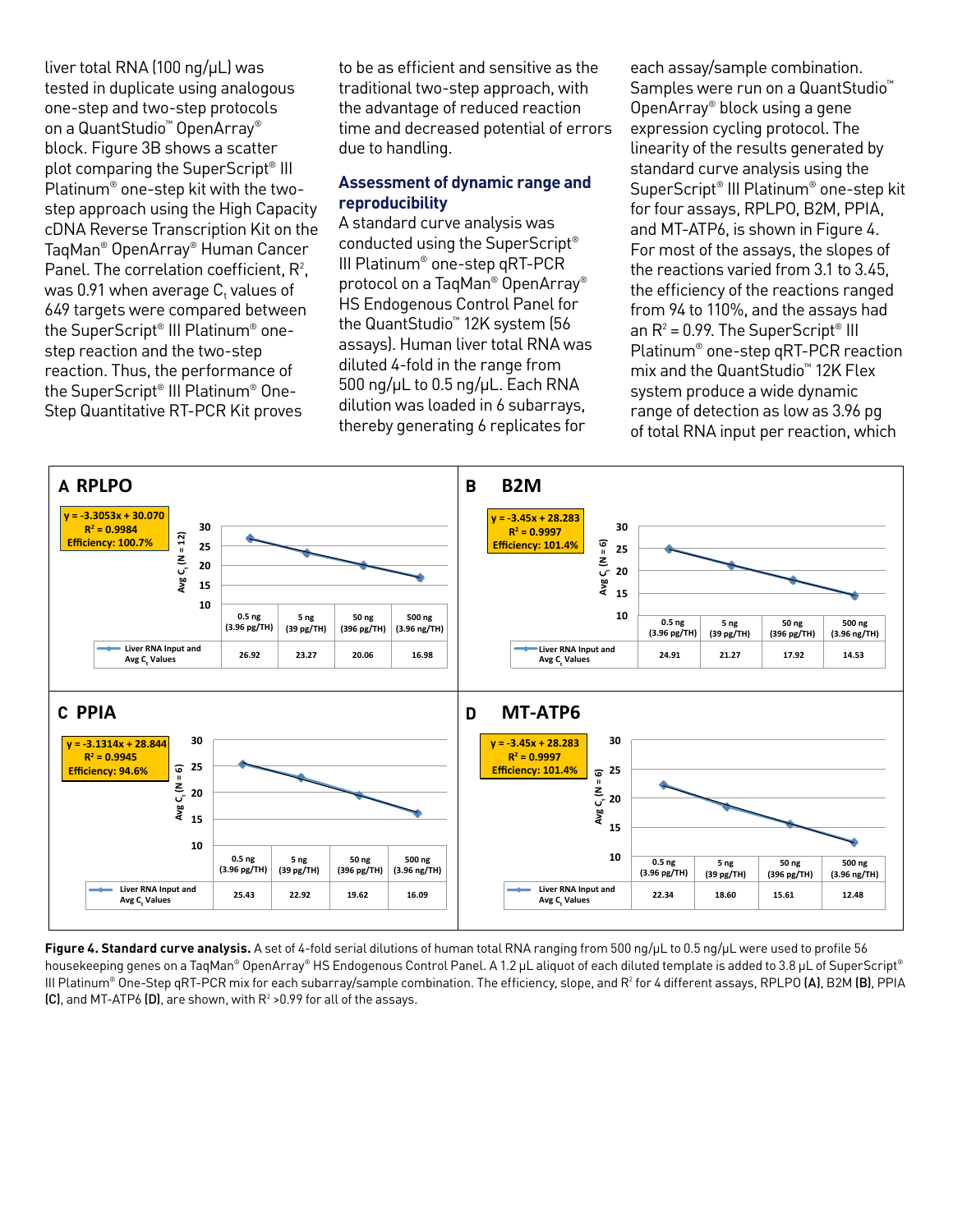

**Figure 5. SuperScript® III Platinum® one-step qRT-PCR reaction mix generates reproducible results using OpenArray® plates.** A set of 10 different TaqMan® housekeeping assays was analyzed on an OpenArray® plate using 100 ng/µL of liver total RNA.  $(A)$  Each bar represents the average C, (N = 128) of sample/assay combinations with respective standard deviation on top. (B) An example of QuantStudio™ 12K Flex system amplification plots of 5 TaqMan® housekeeping assays shows the performance of 128 replicates/assays.

supports accurate quantification of high- and low-copy number mRNA [1].

SuperScript® III Platinum® one-step qRT-PCR reaction mix can also be used on OpenArray® plates containing no preloaded assays. A set of 10 TaqMan® housekeeping assays was tested with human liver total RNA  $(100 \text{ ng}/\mu L)$  using the SuperScript<sup>®</sup> III Platinum® one-step protocol with the assay added to the master mix (Table 1B) on blank OpenArray® PCR plates. Each sample/assay combination was added to two subarrays, hence generating 128 replicates per tested sample. Figure 5A shows a bar chart for the 10 genes, with their average  $C<sub>t</sub>$  values and a standard deviation ranging from 0.08 to 0.26 for the 128 data points for each assay. Figure 5B shows an example of amplification curves for five different assays (N = 128) with different levels of gene

expression, ranging from  $\mathsf{C}_\mathsf{t}$  values of ~6 (18S) to ~26 (HPRT1).

# **Conclusions**

Use of the SuperScript<sup>®</sup> III Platinum<sup>®</sup> One-Step Quantitative RT-PCR Kit on OpenArray® plates simplifies qRT-PCR and accelerates highthroughput gene expression with the additional benefit of using a low amount of sample. The combination of SuperScript® III one-step RT-qPCR and OpenArray® technology delivers precise and accurate analysis of gene expression in a convenient one-step format with reduced hands-on time. The ability to efficiently and sensitively amplify a broad range of genes with a wide dynamic range, using reagents that are compatible with OpenArray® technology, makes the SuperScript® III Platinum® One-Step Quantitative RT-PCR System a well-accepted application for high-throughput onestep qRT-PCR on the QuantStudio<sup>™</sup> 12K Flex Real-Time PCR System.

#### References

- 1. SuperScript III Platinum® One-Step Quantitative RT-PCR System, Manual and Protocol (lifetechnologies.com)
- 2. Kotewicz ML, D'Alessio JM, Driftmier KM, et al. (1985) Cloning and overexpression of Moloney murine leukemia virus reverse transcriptase in *Escherichia coli. Gene*  35(3):249–258.
- 3. Gerard GF, D'Alessio JM, Kotewicz ML, et al. (1986) Influence on stability in *Escherichia coli*  of the carboxy-terminal structure of cloned Moloney murine leukemia virus reverse transcriptase. *DNA* 5(4):271–279.